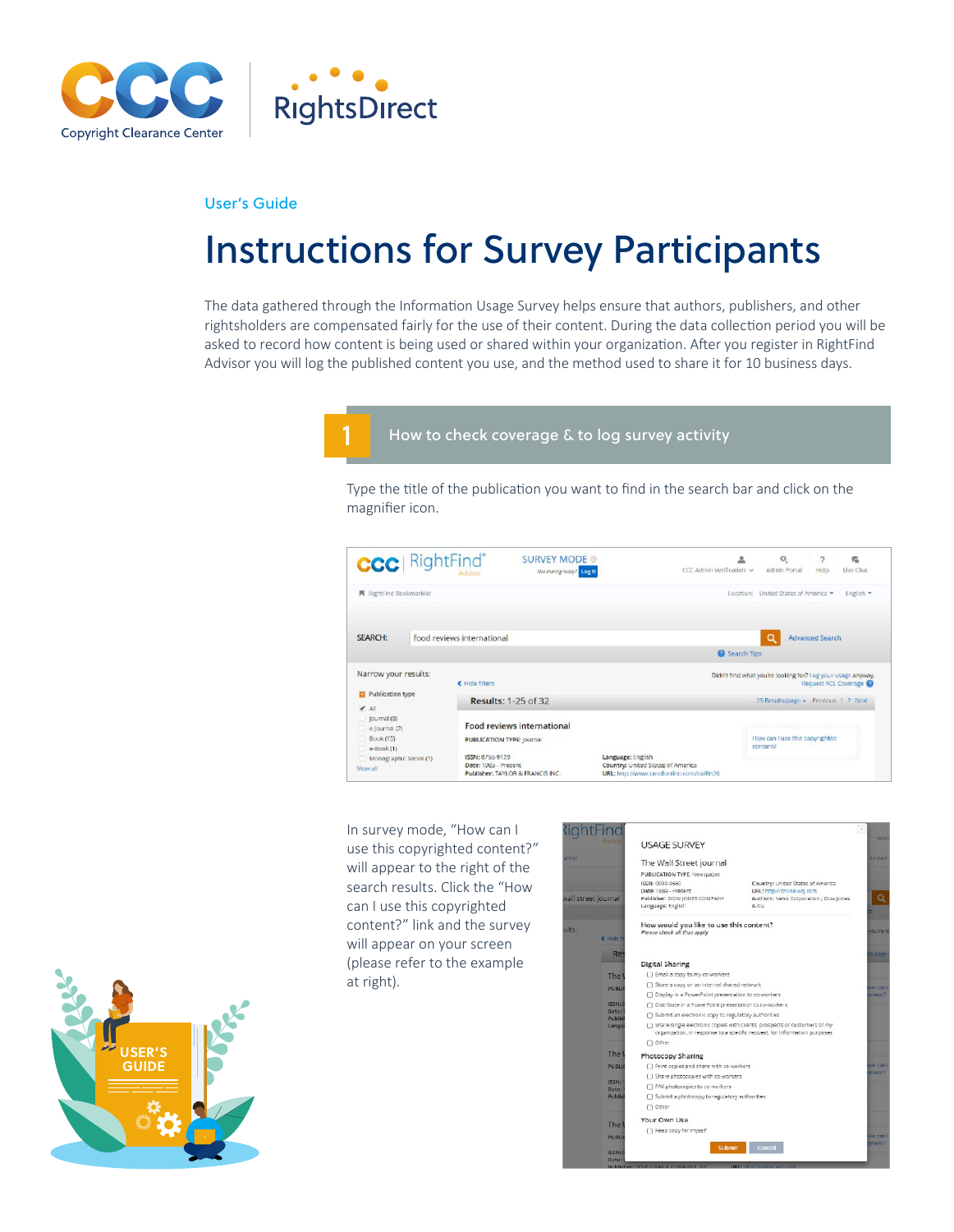Fill out the survey as accurately as possible and click Submit. After you click submit, you will see detailed information about the reuse rights granted by the license for that title.



2

3

# What to do if logging no activity

## **There may be a day when you do not use content, for that day your activity would be logged as follows:**

At the top of the page, click on "Log it" Under the words "SURVEY MODE." Click CONFIRM to report that you have not shared any content during the workday.







# What to do if the journal you are searching is not there

**While we cover all of the major publishers and millions of articles and other content types there may be an occasion when your search returns a result for a publication that is not covered because the publisher does not participate. These are the instructions for reporting a title that is not found:**

If you don't find the publication you are looking for, you'll see the message above the search results: "Didn't find what you were looking for? Log your usage anyway." Click on that link. Answer the survey questions to report a failed attempt to search. This helps CCC and RightsDirect extend the breadth of our coverage or fix isolated errors in the software.